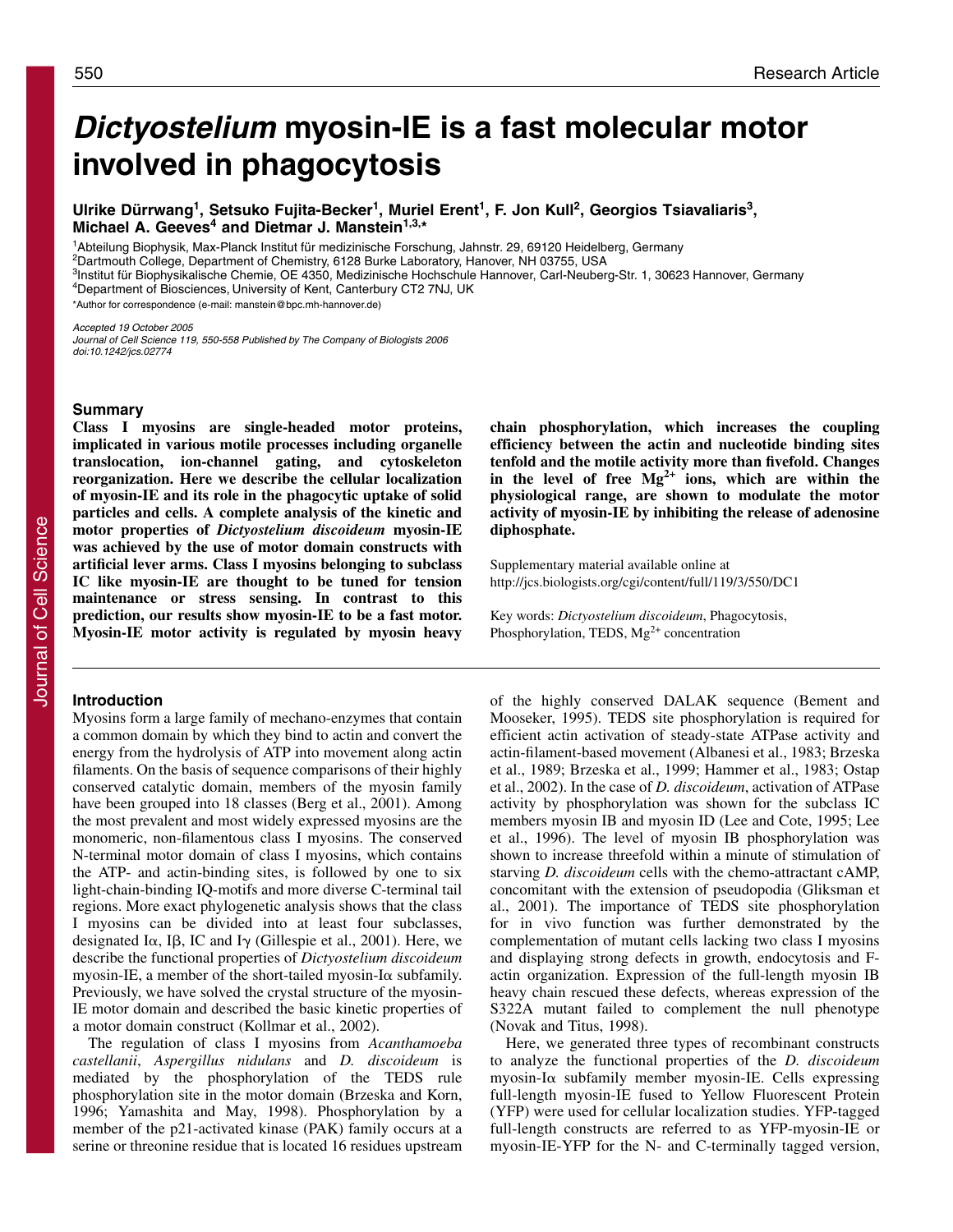respectively. Motor domain constructs truncated at residue 698 (E698) were used to determine steady-state and transient kinetic parameters. To generate sufficient quantities of the protein for detailed analysis of motor activity and regulation in vitro, the myosin-IE motor domain was fused to an artificial lever arm consisting of two  $\alpha$ -actinin repeats (E698-2R). To study the direct consequences of TEDS-site phosphorylation for the motor properties of myosin-IE, we performed in vitro motility assays with phosphorylated and dephosphorylated constructs. Additionally, we generated mutant versions of the motor domain and 2R-constructs, which allowed us to dissect both their kinetic and motor properties. The serine at the TEDS-site of these constructs was replaced by either an alanine residue, to mimic the unphosphorylated state, or a glutamate residue, to mimic the phosphorylated state. These constructs are referred to as S336A or S336E mutants in the following text.

### **Results**

# Cellular localization of myosin-IE

Myosin-IE is produced by *Dictyostelium* cells during vegetative growth and early development (Urrutia et al., 1993). In good agreement with these earlier results, we observed the highest levels of myosin-IE production 2 to 4 hours after removal of nutrients and no protein production during the late stages of development. The steady-state level of the *myoE* transcript falls gradually after 5 hours and the transcript cannot be detected after 14 hours of starvationinduced development (data not shown). The cellular localization of myosin-IE during early development was analyzed using cells producing full-length myosin-IE tagged either at the N- or C-terminus with YFP. Confocal fluorescence microscopy with fixed cells and analysis of living cells by epifluorescence showed that the position of the YFP tag did not effect the localization of the myosins. Myosin-IE is concentrated at the plasma membrane in crown-like structures and at the leading edge of the cell during cell movement. Immunofluorescence analysis confirmed the colocalization of YFP-myosin-IE and actin-rich structures (Fig. 1). The observed enrichment at crown-like structures resembles that observed with the actin-binding protein coronin, which participates in the remodelling of the cortical actin cytoskeleton that is responsible for phagocytosis and macropinocytosis (Bretschneider et al., 2002; de Hostos et al., 1991; Fukui et al., 1999). However, closer analysis shows that the proteins do not colocalize and are associated with different regions of crown-like structures (Fig. 1C).

# Phagocytosis and fluid-phase endocytosis

Phagocytosis is an inducible actin-dependent process that is initiated by adhesion of a particle to any region on the surface of a *D. discoideum* cell. The dynamic redistribution of Imyosin-IE during phagocytosis could be visualized particularly well when the cells were starved to initiate multicellular development. Under these conditions some *D. discoideum* amoebas started to show cannibalistic behaviour. They were able to phagocytose other amoebas by nibbling pieces of these cells before ingesting them completely. The image sequence shown in Fig. 2A (see also Movie 1 in supplementary material) shows that myosin-IE decorates the entire phagocytic cup and the early phagosome during this



**Fig. 1.** Cellular localization of YFP-tagged myosin-IE. (A) Myosin-IE is preferentially localized at dynamic actin structures. Colocalization of YFP-Myosin-IE with actin demonstrated by epifluorescence microscopy. Actin was stained with TRITC-Phalloidin. YFP-Myosin-IE is shown in green, actin in red. (B) Localization of YFP-Myosin-IE (green) and coronin (red) at crown like structures as visualized by confocal microscopy. (C) Confocal analysis of the 3D distribution of YFP-Myosin-IE (green) and coronin. The *X-Z* and *Y-Z* views show myosin-IE predominantly at the side walls of large invaginations of the plasma membrane. Coronin localizes to the bottom of the invaginations and their upper rim. Bars,  $10 \mu m(A,B)$ ;  $3 \mu m(C)$ .

process. After complete internalization, myosin-IE is shed from the phagosome with a similar timing as observed for actin and coronin (Maniak, 2001). Similarly, myosin-IE is associated with phagocytic cups and early but not late phagosomes during the uptake of yeast cells, which serve *D. discoideum* amoebas as a food source (Fig. 2B). Investigation of the time-dependent uptake of TRITC-labelled yeast revealed a 40% increase in the phagocytic activity of cells overproducing YFP-myosin IE in comparison to the wild type (Fig. 3A). The increase was observed for the initial rate of uptake and the steady-state level that was reached after approximately 35 minutes. In contrast to this marked increase in phagocytic activity of the myosin-IE overproducing cells, they showed a 30% reduction in the initial rate of the fluid phase marker Fluorescein-labelled dextran (Fig. 3B).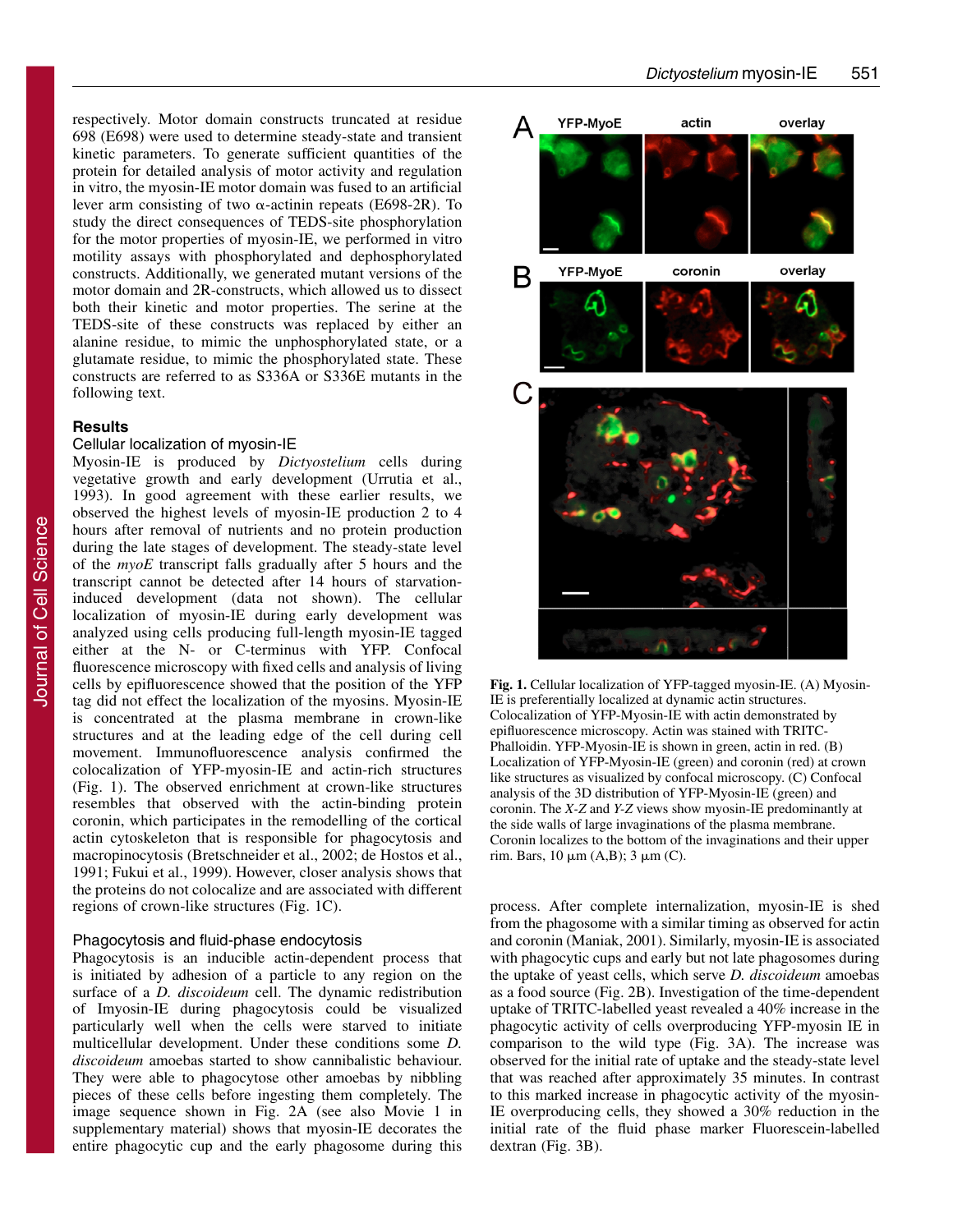

**Fig. 2.** Localization of myosin-IE during phagocytosis. (A) Myosin-IE was observed to be associated with the phagocytic cup during the process of ingesting bits of other cells, and the early phagosome (see Movie 1 in supplementary material). (B) Phagocytosis of yeast cells (red) by *D. discoideum* amoeba. Myosin-IE associates with the phagocytic cup shortly after particle docking. It remains associated with the phagocytic cup during engulfment and dissociates from the phagosome within 2 minutes of completion of uptake. Bar,  $3 \mu m$ .

# Actin-activation of myosin-IE is dependent on TEDS-site phosphorylation

Motor domain constructs E698 and E698(S336E) were used to measure steady-state ATPase activity. E698(S336A) displayed very low actin affinity and could not be purified in sufficient quantities for detailed kinetic analysis. In the absence of actin filaments, wild-type and S336E mutant constructs displayed similar ATPase activity. To determine the maximum values of the ATPase activity and the efficiency of coupling between actin and nucleotide binding, we measured the ATPase rates with actin concentrations in the range of 0 to 60  $\mu$ M F-actin. The value for  $k_{cat}/K_{app}$  is well defined by the initial slope of the data fitted to the Michaelis-Menten equation. However, the individual values  $k_{\text{cat}}$  and  $K_{\text{app}}$  can only be estimated, as the maximum F-actin concentration that could be used for our measurements is lower than  $K_{\text{app}}$ . The ATPase activity of the S336E mutant was 30-fold activated by 20  $\mu$ M F-actin and showed a hyperbolic dependency on actin concentration. The coupling efficiency of the S336E mutant of E698 was ten times greater than that of the partially phosphorylated wild-type construct, which displayed only a ninefold activation in the presence of 20  $\mu$ M F-actin. After treatment with  $\lambda$ phosphatase, no actin activation was observed within the margin of error for the ATPase activity of the wild-type construct and coupling efficiency was at least 100-fold reduced compared with the S336E mutant.

# TEDS-site phosphorylation of myosin-IE stabilizes the actomyosin complex

The rate of actin binding was measured following the exponential decrease in pyrene fluorescence, observed on binding of an excess of pyrene-actin to the myosin-I construct. The observed rate constants were plotted against pyrene-actin concentration, and  $k_{obs}$  values were linearly dependent upon actin concentration over the range from  $0.5$  to  $3 \mu$ M actin (data



**Fig. 3.** The role of myosin-IE in phagocytosis and pinocytosis. (A) Phagocytotic ability was assayed by following the uptake kinetics of TRITC-labelled yeast cells in *D. discoideum* overproducing YFPmyosin-IE  $(\blacksquare)$  and wild-type cells  $(\bigcirc)$ . (B) Uptake kinetics of the fluid-phase marker FITC-dextran in *D. discoideum* overproducing  $YFP-myosin-IE$  ( $\blacksquare$ ) and wild-type cells ( $\bigcirc$ ).

not shown). The second-order rate constants of pyrene-actin binding (**k+A**) were obtained from the slope of the plot and the resulting values are summarized in Table 1. The  $k_{+A}$  values were unaffected by the S336E mutation.

The rate constant for actin dissociation (**k–A**) was determined by chasing pyrene actin with a 40-fold excess of unlabeled actin. The observed process could be fitted to a single exponential, where  $k_{obs}$  corresponds directly to  $k_{-A}$  (data not shown). The complex of the S336E mutant and actin dissociates four times more slowly than that of the partially phosphorylated wild-type protein construct and actin. The dissociation equilibrium constant  $(K_A)$  for actin binding is calculated from the ratio of  $k_{-A}$  and  $k_{+A}$ . The slower dissociation rate of the actomyosin complex results in a higher actin affinity for the S336E mutants. Treatment of the myosin constructs with apyrase, to remove any residual ADP, did not result in significant changes in the observed rate constants.

### Binding of nucleotide to the myosin-IE motor domain

The rate constants measured for nucleotides binding to the wild-type construct and the TEDS-site mutants were identical. Therefore, we will refer only to the wild-type construct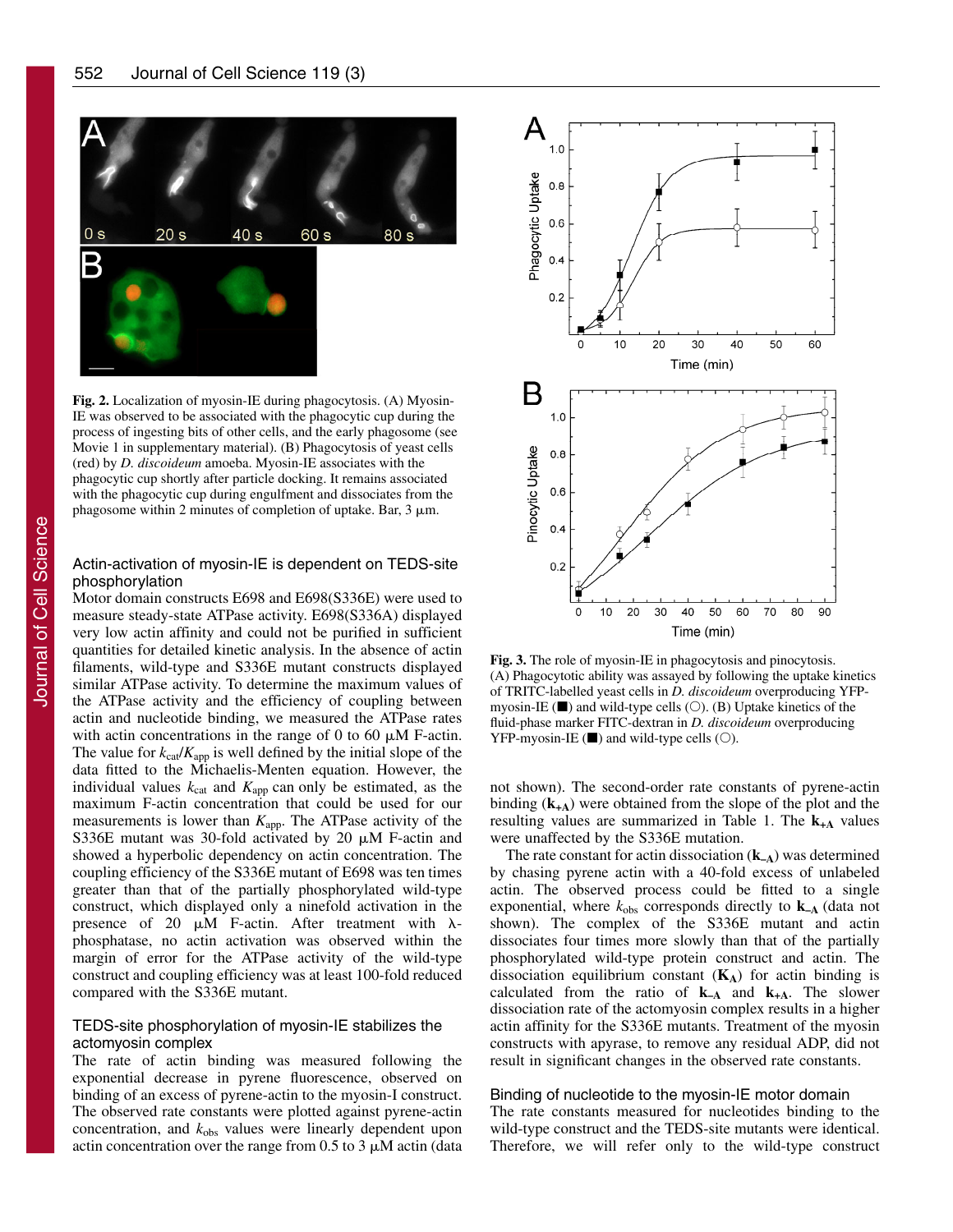|                  |                                 | Michaelis-Menten parameters         |                                  |                                                                         | Actin affinity                                   |                  |               |
|------------------|---------------------------------|-------------------------------------|----------------------------------|-------------------------------------------------------------------------|--------------------------------------------------|------------------|---------------|
| Myosin construct | Basal<br>$(\text{second}^{-1})$ | $k_{\text{cat}}$<br>$(second^{-1})$ | $\Lambda_{\rm app}$<br>$(\mu M)$ | $k_{\text{cat}}/K_{\text{app}}$<br>$(\mu M^{-1}$ second <sup>-1</sup> ) | $K_{+A}$<br>$(\mu M^{-1}$ second <sup>-1</sup> ) | $(msecond^{-1})$ | $K_A$<br>(nM) |
| E698*            | $0.04 \pm 0.01$                 | $2.2 \pm 0.2$                       | $118+20$                         | 0.017                                                                   | $2.6 \pm 0.1$                                    | $5.5 \pm 0.1$    | 2.1           |
| E698(S336E)      | $0.08 \pm 0.01$                 | $15.4 \pm 3.0$                      | $91 \pm 30$                      | 0.170                                                                   | $2.9 \pm 0.2$                                    | $1.5 \pm 0.1$    | 0.5           |
| M765             | $0.08 \pm 0.01$                 | $2.6 \pm 0.4$                       | $73 + 20$                        | 0.036                                                                   | $0.8 \pm 0.1$                                    | $2.2 \pm 0.2$    | 2.9           |

**Table 1. Interaction of myosin-IE with filamentous actin**

Results for ATPase activity measurements are given as  $P_i$  liberated/myosin head/s. Uncertainties represent standard deviations of the mean values. Reactions were performed as described in the Materials and Methods. \*Partially phosphorylated protein as purified from *D. discoideum* amoeba.

although all measurements were performed with the wild-type and mutant constructs. In the case of the S336A mutant, we used E698-2R instead of the motor domain construct for these measurements. We have previously shown that the attachment of an artificial lever arm does not affect the actin and nucleotide binding kinetics of myosin constructs (Ito et al., 2003; Kollmar et al., 2002; Kurzawa et al., 1997; Ruff et al., 2001). The results of the kinetic measurements with E698 and E698-2R confirmed this result (data not shown).

Structural studies have shown that myosin-IE has the conserved tryptophan at the tip of the relay loop (Trp433) that reports conformational changes associated with ATP hydrolysis (Batra and Manstein, 1999; Kollmar et al., 2002). In addition, three more tryptophan residues are located in the motor domain at positions 267, 363, and 645. Therefore, rates of ATP binding  $(K_1k_{+2})$  and ADP binding  $(k_{-6}/K_7)$  could be determined from the increase in intrinsic protein fluorescence following the addition of excess ATP or ADP. The increase in fluorescence upon binding to myosin-IE was 9% for ATP and 6% for ADP binding. At high ATP concentrations, the rate of binding saturates for myosin-IE at 900 second<sup>-1</sup>. For most myosins this maximum rate constant has been attributed to the rate constant for the ATP hydrolysis step  $(k_{+3}+k_{-3})$ , which is signalled by the fluorescence change of the relay-loop tryptophan (Batra and Manstein, 1999). The values obtained with the myosin-IE constructs are very high compared with most myosins and are comparable with those measured for myosin-V (De La Cruz et al., 1999). ATP binding produced a larger fluorescence increase than the binding of ADP. Therefore, the displacement of ADP by ATP could be followed from the net increase in fluorescence upon displacement of excess ADP from the myosin-ADP complex by the addition of a larger excess ATP. The rate of ADP release from E698 was  $3.1$  second<sup>-1</sup>.

Binding of the nucleotide analogues mantATP and mantADP was measured by following fluorescence enhancement after mixing with the myosin constructs. The results of these measurements were analyzed as described previously (Batra et al., 1999) and are summarized in Table 2. They show that the apparent second-order association rate constants  $(K_1k_{+2}$  or  $k_{-6}/K_7$ ) are similar for ATP, ADP and the mant analogues.

At intermediate ADP concentrations  $( $40 \mu M$ )$  the reaction observed upon adding excess ATP could be described by two exponentials. The amplitude of the fast phase was smaller and that of the slow phase larger with increasing ADP. The fast process is the rate at which ATP binds to unliganded myosin  $(K_1k_{+2}[ATP])$  and the slow process is the rate at which ATP replaces ADP bound to myosin  $(k_{+6})$ . Accordingly the slow phase was independent of the concentration of ATP used. The dependence of the amplitude on the ADP concentration was described by a hyperbolic function, which defines the equilibrium constant of ADP binding to the myosin-IE  $(K_6K_7)$ . The value obtained for E698 was  $7.1 \mu M$  (Table 2).

| Nucleotide                        | Rate constant                                                                                                                          | D692*                                                   | $E698^{\dagger}$                                          | M765                             |  |
|-----------------------------------|----------------------------------------------------------------------------------------------------------------------------------------|---------------------------------------------------------|-----------------------------------------------------------|----------------------------------|--|
| Nucleotide binding to M           |                                                                                                                                        |                                                         |                                                           |                                  |  |
| ATP                               | $K_1k_2$ ( $\mu$ M <sup>-1</sup> second <sup>-1</sup> )<br>$k_{\text{max}}$ (second <sup>-1</sup> )                                    | $0.66 \pm 0.01$<br>640±10                               | $0.96 \pm 0.03$<br>$900 \pm 30$                           | $0.56 \pm 0.03$<br>30±1          |  |
| mantATP                           | $K_1k_2$ ( $\mu$ M <sup>-1</sup> second <sup>-1</sup> )                                                                                | $0.53 \pm 0.02$                                         | $0.91 \pm 0.01$                                           | $0.81 \pm 0.02$                  |  |
| ADP                               | $k_{-6}/K_7$ ( $\mu$ M <sup>-1</sup> second <sup>-1</sup> )<br>$k_{+6}$ (second <sup>-1</sup> )<br>$K_{\rm D}$ ( $\mu$ M) <sup>‡</sup> | $0.98 \pm 0.02$<br>$0.60 \pm 0.002$<br>$1.9\pm0.3(0.6)$ | $0.34 \pm 0.02$<br>$3.13 \pm 0.03$<br>$7.1 \pm 0.4$ (9.2) | n.a.<br>n.a.<br>$14^{\$}$        |  |
| mantADP                           | $k_{-6}/K_7$ ( $\mu$ M <sup>-1</sup> second <sup>-1</sup> )                                                                            | $0.87 \pm 0.01$                                         | $0.79 \pm 0.01$                                           | $0.36 \pm 0.004$                 |  |
| Nucleotide binding to $A \cdot M$ |                                                                                                                                        |                                                         |                                                           |                                  |  |
| ATP                               | $K_1k_{+2}$ ( $\mu$ M <sup>-1</sup> second <sup>-1</sup> )<br>$k_{+2}$ (second <sup>-1</sup> )                                         | $0.49 \pm 0.01$<br>$960 \pm 20$                         | $0.40 \pm 0.002$<br>$750 \pm 20$                          | $0.16 \pm 0.002$<br>$490 \pm 20$ |  |
| ADP                               | $\mathbf{k}_{\text{-AD}}$ (second <sup>-1</sup> )<br>$K_{AD}(\mu M)$<br>$K_{AD}/K_D$                                                   | n.d.<br>$75±4$ <sup>¶</sup><br>40                       | 30<br>$12\pm2^{\frac{9}{2}}$<br>$\overline{2}$            | >100<br>$253 \pm 11$<br>18       |  |

**Table 2. Rate and equilibrium constants of the actomyosin-I ATPase cycle**

\*Myosin-ID motor domain (Fujita-Becker et al., 2005); † Identical values were obtained with the wild-type, S-to-A and S-to-E constructs; ‡ Values are derived from biphasic ADP dissociation reactions at different ADP concentrations. Values in brackets are obtained from the calculated *k*+6/(*k*–6/*K*7); § Batra et al., 1999; <sup>¶</sup>Value refers to the S-to-E mutants of the myosin-I motor domain constructs. The K<sub>AD</sub> value for D692(S-to-A) is 118 μM. Uncertainties represent standard deviations of the mean values. n.a., not applicable; n.d., not determined. Experimental conditions: 20 mM MOPS, pH 7.0, 5 mM MgCl<sub>2</sub>, 100 mM KCl, 20°C.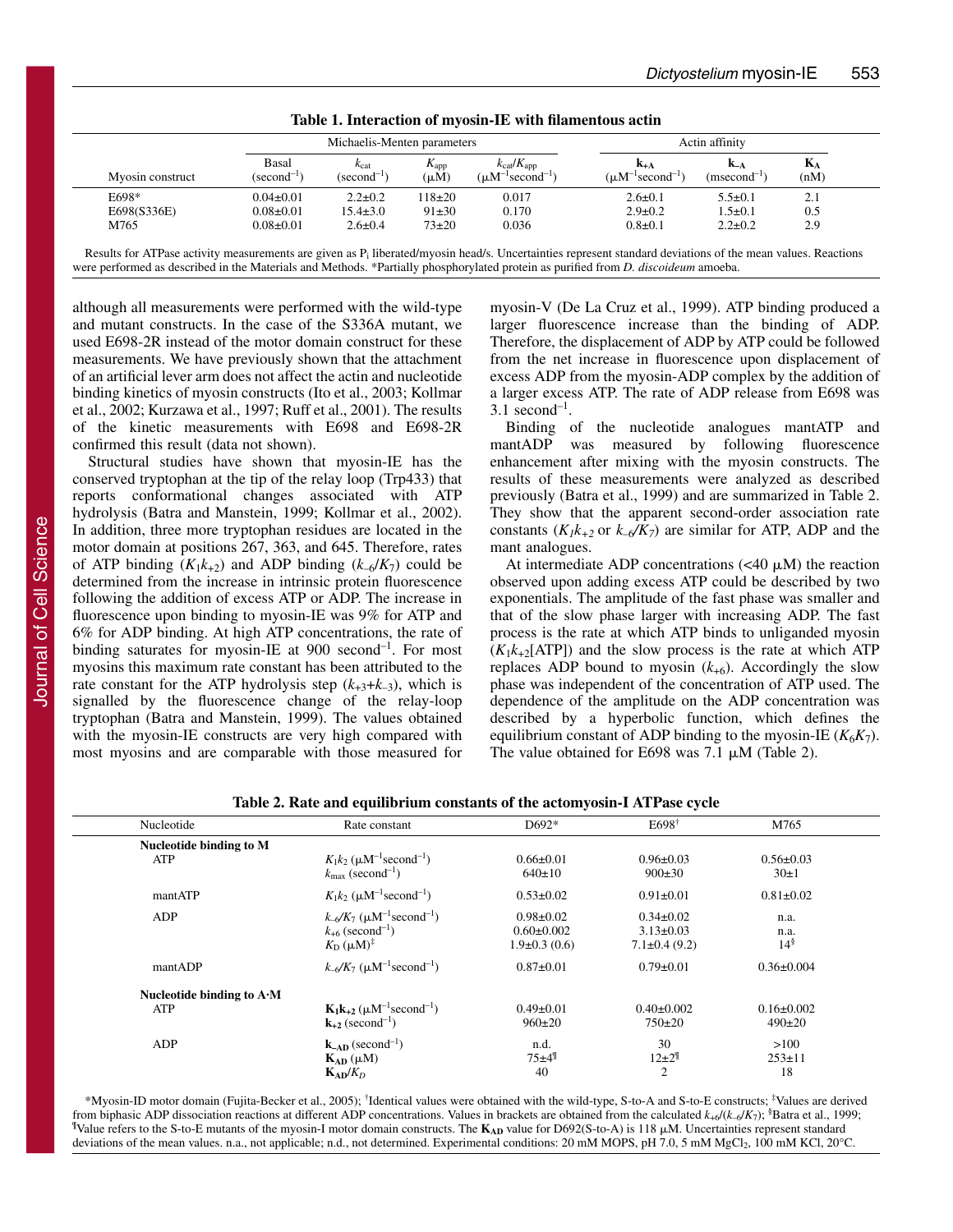# ATP-induced dissociation of actomyosin

The binding of ATP to the acto·myosin-IE complex could be followed by observing the increase in fluorescence of pyreneactin as the complex dissociates following addition of excess ATP. The observed transients had two components that could be described by two exponential functions. The observed rate constant of the fast phase is linearly dependent upon ATP concentration in the range of 5 to 25  $\mu$ M (Fig. 4A). The apparent second-order binding constant  $K_1k_{+2}$  is defined by the gradient of the plot. Values of  $0.40 \mu M^{-1}$ second<sup>-1</sup> were obtained for the wild type and S336E construct. At high ATP concentrations (>2 mM) the observed rate constants saturate, and the dependence on the ATP concentration could be described by a hyperbola, where the maximum value of  $k_{obs}$ was 750 second<sup>-1</sup> and this defines the value of  $\mathbf{k}_{+2}$  (Fig. 4B).

The slow phase, which is apparent at ATP concentrations greater than 200  $\mu$ M, has a  $k_{obs}$  of ~30 second<sup>-1</sup> and corresponds to approximately 20% of the total amplitude. The  $k_{obs}$  is of the same order as the rate constant for ADP release from acto·E698. However, extensive treatment with apyrase did not remove the slow phase. It is therefore not due to contaminant ADP.

# Competitive binding of ATP and ADP to acto·myosin-IE

The affinity of ADP for the actomyosin complex  $(K_{AD})$  was determined from the inhibition of the ATP-induced dissociation of actomyosin by ADP. The presence of small amounts of ADP in the complex of actin and E698(S336E) enhanced the slow phase of the observed biphasic dissociation reaction (Fig. 4C). Over the concentration range 0 to 80  $\mu$ M ADP, the  $k_{obs}$  values for the two phases were independent of the ADP concentration. The observed rate constant of the fast phase was identical to that of the major phase without ADP. The rate constant for the slow phase was identical to the rate constant of ADP dissociation from the actomyosin complex (30 second–1). The amplitude of the fast phase decreased and the amplitude of the slow phase increased as the ADP concentration was increased (Fig. 4D). The total amplitude remained constant, compatible with little dissociation of actin by ADP. The amplitude dependence could be described by hyperbolic functions with a  $K_{AD}$  of 12  $\mu$ M for E698(S336E).

# TEDS-site phosphorylation increases the motile activity of myosin-I constructs

Motor function was directly analyzed by measuring the gliding velocity of actin filaments on surfaces decorated with E698-2R in an in vitro motility assay (Kron and Spudich, 1986). To investigate regulation by TEDS-site phosphorylation, we treated the motor domain construct carrying an artificial lever arm with  $\lambda$ -phosphatase to generate the dephosphorylated form or with myosin-I kinase (MIHCK) (Brzeska et al., 1999) to generate the phosphorylated form. Additionally, we used constructs with artificial lever arms in which the serine at the TEDS site was mutated to either glutamate or alanine, to mimic the phosphorylated and dephosphorylated states of the protein. For each construct, the movement of at least 50 filaments was followed and the velocity determined. The average sliding

**Fig. 4.** Transient kinetic analysis of the interaction of Myosin-IE with actin and nucleotides. (A) ATPinduced dissociation of the actomyosin complex. The observed rate constants for E698 is linearly dependent on the ATP concentration in the range  $5-25 \mu M$ . The apparent second-order rate constant for ATP binding to actomyosin  $(K_1k_{+2})$  was determined from the slope of the line. (B) The data over the range from  $5 \mu M$ to 8 mM were fitted to a hyperbola. The rate constants for the isomerization step are given by the plateau values. (C) ADP inhibition of ATP-induced dissociation of the actomyosin complex of E698(S336E). Small amounts of ADP in the complex of E698(S336E) and pyrene-actin produced



biphasic dissociation reactions. (D) Relative amplitudes of the two exponentials in dependency on the ADP concentration. The data are fitted with hyperbolae resulting in a  $K_{AD}$  of 12  $\mu$ M for the slow phase ( $\triangle$ ) and the fast phase ( $\triangle$ ).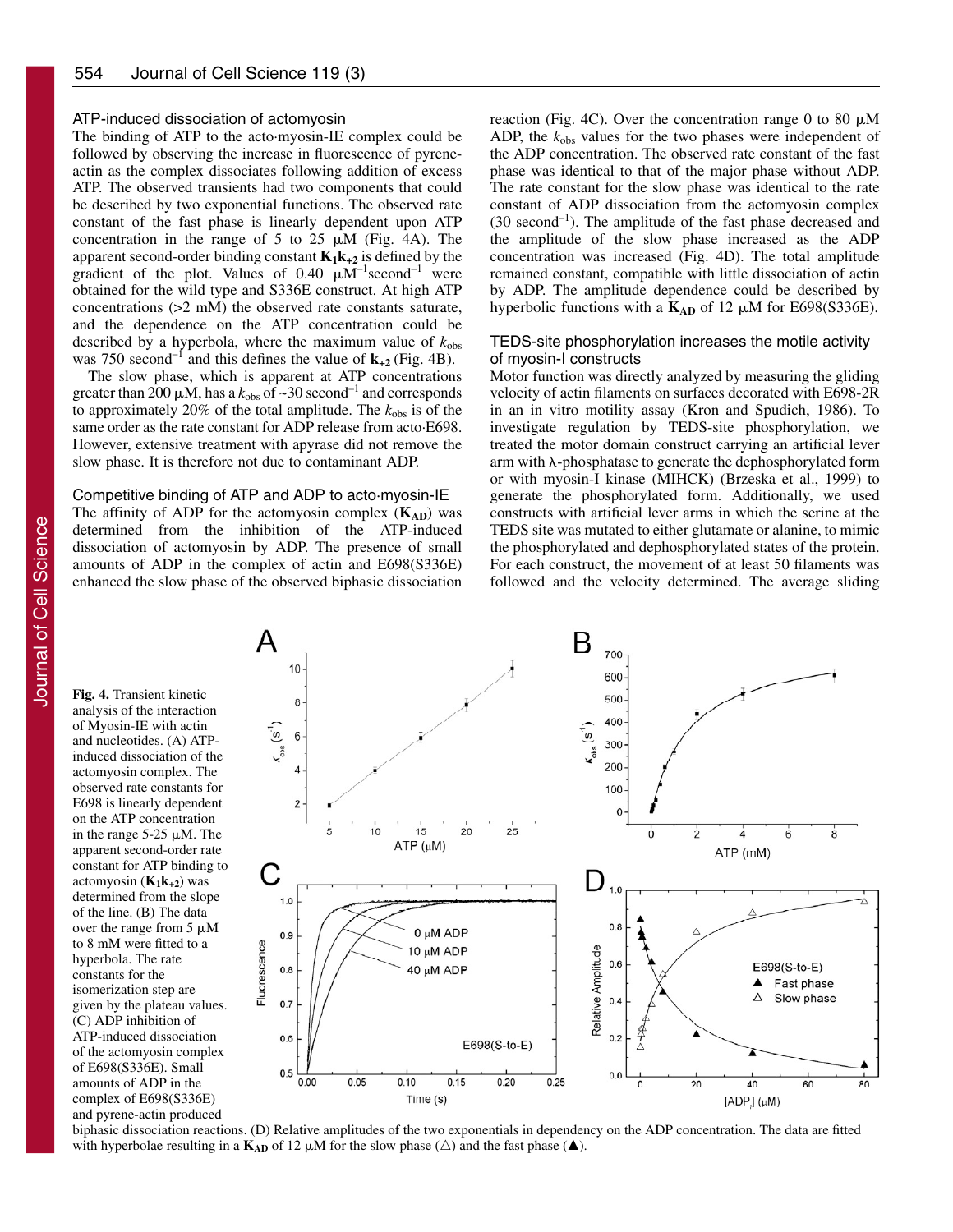|  |  |  |  | Table 3. Sliding velocity of actin filaments |
|--|--|--|--|----------------------------------------------|
|--|--|--|--|----------------------------------------------|

| $M765-2R$ ( $\mu$ m/second) | E698-2R $(\mu m/second)$   |
|-----------------------------|----------------------------|
| $0.82 \pm 0.07$             | $0.18 \pm 0.05$            |
| n.a.                        | $0.08 \pm 0.03$            |
| n.a.                        | $0.42 \pm 0.04$            |
| n.a.                        | no motility                |
| n.a.                        | $0.35 \pm 0.06$            |
| $0.83 \pm 0.08$             | $0.87 \pm 0.15^{\ddagger}$ |
|                             |                            |

\*Experimental conditions: 2 mM ATP, 4 mM MgCl2, 25 mM imidazole, pH 7.4, 25 mM KCl, 1 mM EGTA, 10 mM DTT, 30°C; † Experimental conditions: 10 mM ATP, 4 mM MgCl<sub>2</sub>, 25 mM imidazole, pH 7.4, 25 mM<br>KCl, 1 mM EGTA, 10 mM DTT, 30°C; <sup>‡</sup>Measured for construct E698-2R (S336E). Uncertainties represent standard deviations of the mean values.

velocities are summarized in Table 3. The phosphorylated form of E698-2R moved actin filaments more than five times faster than the dephosphorylated form. Similar changes in motile activity were observed for the TEDS-site mutants. The S336E mutant of E698-2R moved actin with  $0.35 \mu$ m/second, whereas the S336A mutant moved too slowly to allow accurate measurements.

The motile activity of myosin-IE is inhibited by free  $Mg^{2+}$ The detailed analysis of the dependence of the motile activity of myosin-IE on ATP and  $Mg^{2+}$  concentrations revealed that myosin-IE can produce even faster movement than that observed under the standard assay conditions generally used for the in vitro motility assay (Kron and Spudich, 1986). As long as the  $Mg^{2+}$  concentration did not exceed the ATP concentration, a velocity of approximately  $0.9 \mu m/s$ econd was observed for E698-2R(S336E). By contrast, *D. discoideum* myosin II motility was not affected by similar changes in  $Mg^{2+}$ and ATP concentrations. The observed changes in the motile activity of the myosin IE construct appear to be the result of ATP acting as chelator of  $Mg^{2+}$ . The equilibrium dissociation constants for Mg<sup>2+</sup> binding to ATP is  $87 \mu$ M (Michailova and McCulloch, 2001). Our results indicate that excess free  $Mg^{2+}$ ions cause a more than threefold reduction in the motile activity of E698-2R(S336E) with an apparent inhibition constant  $(K_i)$ of approximately 0.8 mM.

To elucidate how changes in the  $Mg^{2+}$  concentration affect the ATPase cycle, we examined the release of ADP from actomyosin. The rate of ADP release from acto·E698 can be measured by displacing the bound ADP with excess  $Mg^{2+}$ -ATP. In this case the apparent value of ADP release dropped from 56.2 $\pm$ 2.6 second<sup>-1</sup> at 0 mM Mg<sup>2+</sup> to 22.6 $\pm$ 1.9 second<sup>-1</sup> at 20 mM Mg2+ with an apparent ADP affinity of 0.99±0.3 mM (Fig. 5). Therefore, our data indicate that elevated  $Mg^{2+}$ concentrations can inhibit ADP release by about 2.5-fold for myosin-IE. The apparent  $K_i$  for ADP release from acto $E698$ is similar to that derived from the motility data.

For completeness, we also examined the effect of free  $Mg^{2+}$ on the rate of ADP release from myosin-IE in the absence of actin. Myosin-IE displayed an apparent affinity for  $Mg^{2+}$  of 0.3 mM and higher  $Mg^{2+}$  concentrations led again to a 2.5-fold inhibition of the rate of ADP release.

## **Discussion**

Previously, we have shown that the topology and core structural elements of the *D. discoideum* myosin-IE motor domain are very similar to those in myosin-II (Kollmar et al.,



Fig. 5. Inhibition of Myosin-IE by free Mg<sup>2+</sup>. The rate of ADP dissociation from Myosin-IE is dependent on the  $Mg<sup>2</sup>$ concentration. The  $k_{obs}$  for the displacement of 30  $\mu \tilde{M}$  ADP from 0.25  $\mu$ M E698 by 500  $\mu$ M MgATP is plotted over the range 0 to 20  $m$  free-Mg<sup>2+</sup> concentration. The data were fitted to a hyperbola and indicate a  $K_d$  of 0.99 $\pm$ 0.3 mM.

2002). Differences in the structure of surface loops appear to fine-tune the nucleotide- and actin-binding properties, whereas changes in the contact between the relay helix and the converter domain allow myosin-IE to rotate its lever through a larger angle and to produce a larger power stroke. Owing to its well-characterized structure and compact size, the myosin-IE motor domain was used as building block in the generation of an artificial backwards-moving myosin by protein engineering (Tsiavaliaris et al., 2004). Here, we focus on the functional properties of the protein, including cellular localization, interaction with actin, nucleotide binding, motor activity, and regulation of motor activity.

## Myosin-IE is a fast class l $\alpha$  myosin

Myosin-IE has an ADP coupling ratio  $(K_{AD}/K_D)$  of 2 compared with 18 for *Dictyostelium* myosin II (Kurzawa et al., 1997). This is mostly the result of a ~20-fold increased affinity for ADP in the presence of F-actin  $(K_{AD})$ . In addition, myosin-IE displays the biphasic dissociation of actomyosin first identified for Myr1 (Coluccio and Geeves, 1999; Geeves et al., 2000; Nyitrai and Geeves, 2004). The similar properties of myosin-IE, brushborder myosin-I (BBM-I) and Myr1 in regard to their interaction with ADP suggest that myosin-IE may share other features like the ADP-induced neck movement and the double step in the laser trap with these class  $I\alpha$  myosins (Jontes and Milligan, 1997; Jontes et al., 1995; Veigel et al., 1999). It has been proposed that these properties make ADP release very sensitive to the load on the head of class  $I\alpha$  myosins and are indicative of myosins designed to carry large loads or to crosslink load-bearing actin filaments (Coluccio and Geeves, 1999; El Mezgueldi et al., 2002). However, single-headed myosin-IE constructs move at a velocity similar to rabbit skeletal muscle myosin subfragment-1 (S1) and recombinant, S1-like *D. discoideum* myosin II constructs (Manstein et al., 1989; Ruff et al., 2001; Toyoshima et al., 1987). The velocity observed for the E698-2R construct is thus too fast to be consistent with a crosslinking function. The  $Mg^{2+}$ -dependent modulation of myosin motor activity that was recently described for myosin-ID and mammalian myosin V may,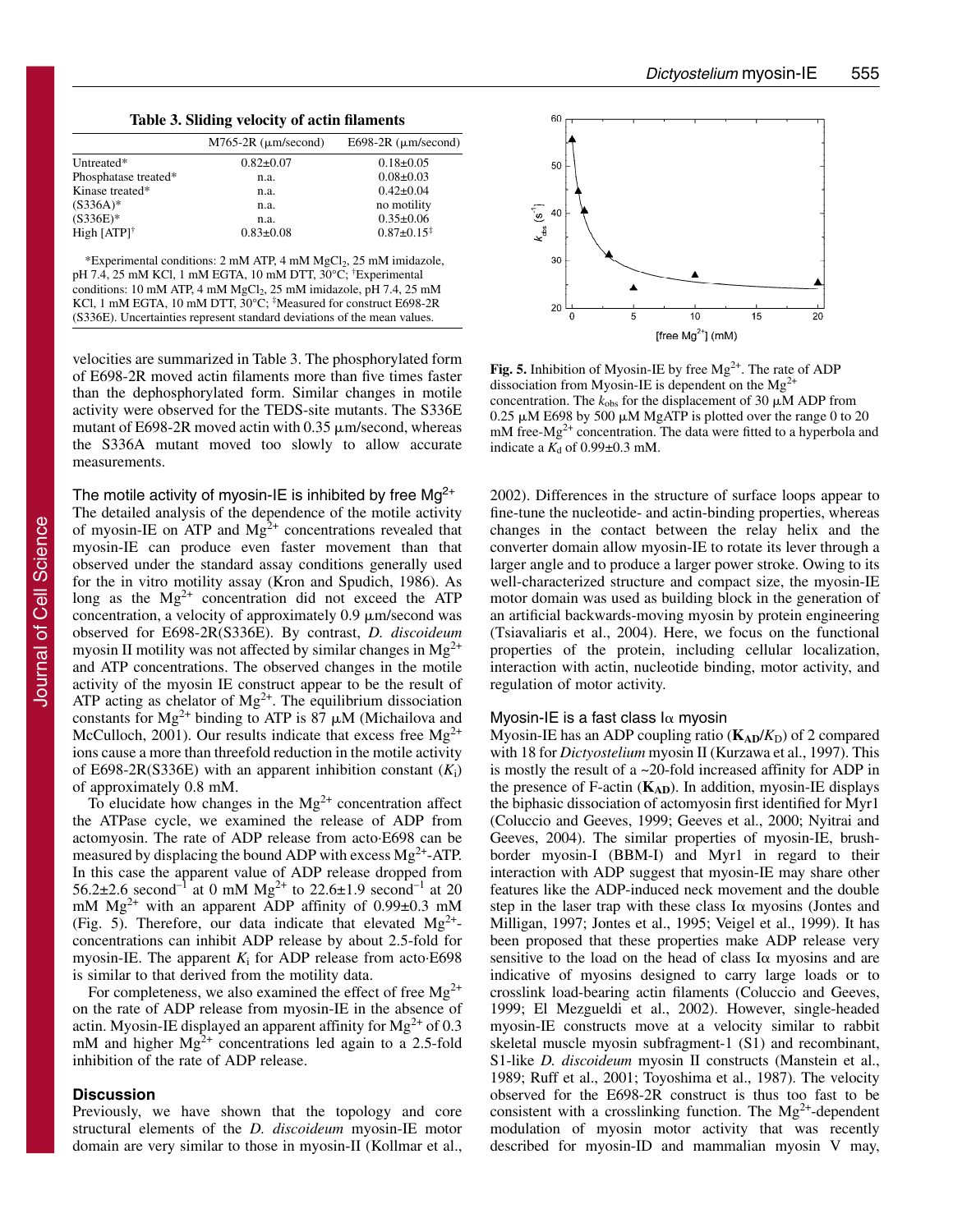at least in part, explain these apparently contradictory observations (Fujita-Becker et al., 2005; Rosenfeld et al., 2005). Our results show that ADP-release from acto·myosin-IE is affected by changes in the concentration of free  $Mg^{2+}$  that are within the physiological range. The apparent  $K_i$  of ~800  $\mu$ M for free  $Mg^{2+}$  makes the coordination of the  $Mg^{2+}$  ion at the nucleotide-binding site responsive to changes that lie well within the range of physiological free- $Mg^{2+}$  concentrations in *D. discoideum* and many other cell types (Michailova and McCulloch, 2001; Satre and Martin, 1985). The resulting threefold modulation of myosin-IE motor velocity at zero load conditions is small but the concomitant increase in the ability of the protein to generate tension needs to be considered as well. Our results indicate that higher concentrations of free  $Mg^{2+}$ stabilise the tension-bearing A·M·ADP state and shift the system from the production of rapid movement towards the generation of tension. Motility, ATPase activities and ADP release were measured in this study under low or zero load conditions and experiments are now underway to test if myosin-IE shows any significant load dependence of these activities. Inhibition of ADP release by  $Mg^{2+}$  has not been observed for the extensively studied class II myosins, but it seems to be more common amongst unconventional myosins. Therefore, the fast motor activity of other members of the myosin family may have been concealed by the presence of high concentrations of free  $Mg^{2+}$  and changes within the physiological range of free  $Mg^{2+}$ concentrations need to be considered to play an important role in modulating the motor activity of unconventional myosins.

It is interesting to note that for myosin-IE the rate constant for ADP release  $(k_{AD})$  is of the same order as  $k_{cat}$ . Therefore, although the conditions of the two measurements  $(k<sub>cat</sub>$  and **k–AD**) are not identical, it is likely that the rate of ADP release contributes significantly to defining both  $k_{cat}$ , the maximal ATPase activity in the presence of F-actin, and  $V_{\text{Max}}$ , the maximal velocity in the in vitro motility assay. Moreover, the similarity of  $k_{-AD}$  and  $k_{cat}$  is indicative of a high duty ratio myosin with a long-lived A·M·ADP complex. The high apparent value of the hydrolysis step  $(k_{+3}+k_3)$  is consistent with this view. Additionally, it raises the question why this monomeric myosin displays kinetic properties normally associated with processive myosins. At this stage we can only speculate that they are an indication that myosin IE works in small coordinated groups.

# The motile activity of myosin-IE is regulated by TEDSsite phosphorylation

The direct fusion of an artificial lever arm to the myosin-IE motor domain facilitates the cloning, expression and purification of single polypeptide constructs with similar motile activity to the native myosin (Ruff et al., 2001). The myosin-IE neck region, consisting of two IQ motifs and the associated light chains, has a length of approximately 9 nm compared with 12 nm for the artificial lever arm consisting of  $2 \alpha$ -actinin repeats. Therefore, the velocity observed for the E698-2R constructs may be 30% faster than the expected velocity of the native protein. The in vitro motility data show that freshly purified E698-2R is partially phosphorylated at the TEDS site and can be efficiently converted into the phosphorylated and dephosphorylated forms of the protein by the use of MIHCK and  $\lambda$ -phosphatase, respectively. A regulatory effect of TEDS-site phosphorylation on motor

activity is supported by the more than fivefold faster movement of the phosphorylated form of E698-2R. Similar results were obtained with the TEDS site mutants S336A and S336E, although the motile activity of the S336A mutant was below the detection limit of our experimental set-up.

Steady-state kinetic measurements confirm that the presence of a negative charge at the TEDS-site increases the ability of actin to stimulate myosin-IE ATPase activity. Both the maximum turnover rate  $(k_{cat})$  and the apparent second-order binding constant for F-actin  $(k_{cat}/K_{app})$ , which is a measure of the coupling efficiency between actin binding and ATP turnover, are increased. The results of our transient kinetics experiments show that charge changes at the TEDS site do not affect the interactions between the myosin motor and nucleotides, but the presence of a negative charge contributes to more than fourfold stabilization of the acto·myosin-IE complex. This is primarily due to a stabilization of bound Factin via an estimated 20-fold reduction in the actin off-rate (**k–A**). Similar effects have been observed following the introduction of a single negative charge in the actin-binding region of myosin-II (Furch et al., 1998). Additionally, the results of the kinetic analysis of the myosin-IE motor domain constructs are in good agreement with effects of *A. castellanii* myosin-IC by heavy-chain phosphorylation (Ostap et al., 2002).

## Cellular function of myosin-IE

Our results show that myosin-IE colocalizes with actin in actively extending regions of the cell, crown-like structures and the phagocytic apparatus. *D. discoideum* is an ideal system to study the function of motor proteins because the cells display many different types of cellular and intracellular motility and the availability of sophisticated molecular genetic tools. However, previous attempts to determine the function of individual class I myosins by depletion experiments in *D. discoideum* did not produce phenotypic changes that helped to clearly identify their cellular function and suggested functional redundancy of myosin-I isoforms (Jung et al., 1996; Novak et al., 1995; Titus et al., 1993). By contrast, overproduction of myosin-IB in *D. discoideum* produced clear phenotypic changes suggesting a role of the protein in the formation of cell surface extensions and cell migration (Novak and Titus, 1997). We decided to use the latter approach to study the cellular function of myosin-IE. Consistent with the results of the cellular localization studies, increased production of the YFPtagged form of myosin-IE results in a faster rate of phagocytic uptake and an higher steady-state level with regard to the number of internalized particles per cell. The concomitant decrease in pinocytosis suggests that the role of myosin-IE in phagocytosis is rather specific.

In summary, our results allow a clear assignment of the cellular role of myosin-IE. They show that heavy chain phosphorylation at the TEDS site serves as a general on-off switch for the motor and explain how changes in the concentration of free  $Mg^{2+}$  can adjust myosin-IE motor activity to apparently opposing requirements with regard to fast movement and tension generation.

# **Materials and Methods**

#### **Materials**

*D. discoideum* cells were grown as described previously (Manstein and Hunt, 1995). *D. discoideum* AX3-ORF<sup>+</sup> cells were transformed with the expression plasmids by electroporation (Egelhoff et al., 1991). Transformants were selected and grown in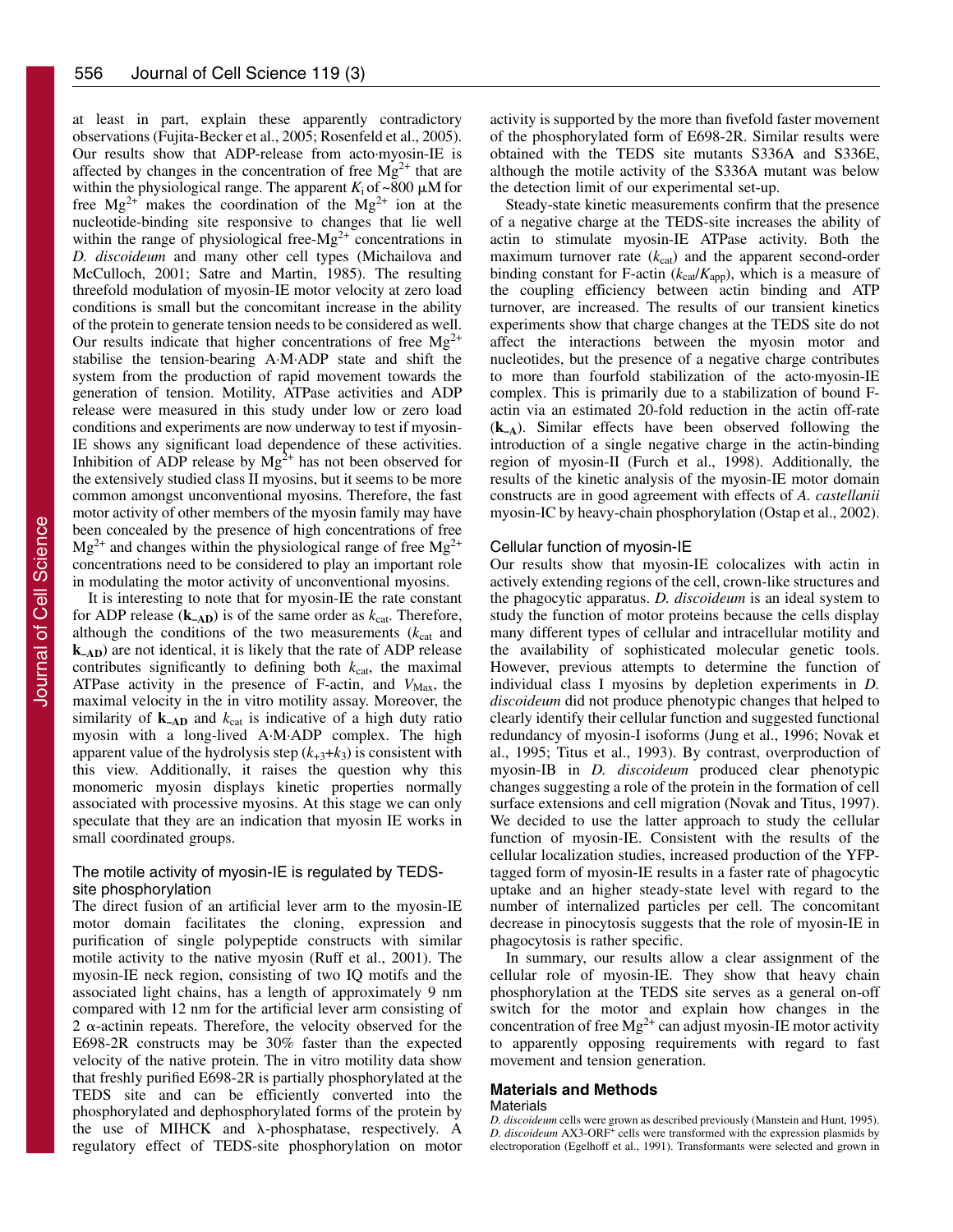the presence of 10  $\mu$ g/ml G418 (Invitrogen). The Myosin-IE constructs were purified as described previously for myosin-II head fragments (Manstein and Hunt, 1995). Actin was prepared as described (Spudich and Watt, 1971) and labelled with pyrene (pyr-actin) as previously described (Coates et al., 1985). The 2'(3')-O-(*N*methylanthraniloyl) derivative of ATP (mantATP) was prepared by reaction with *N*methylisatoic anhydride as described by Hiratsuka (Hiratsuka, 1983), except that after reaction it was purified on a DEAE-cellulose column as described in Woodward et al. (Woodward et al., 1991). The  $2'(3')$ -O-(*N*-methylanthraniloyl) derivative of ADP (mantADP) was prepared by incubation of mantATP with rabbit fast skeletal myosin subfragment-1 (S1) in a buffer containing 25 mM HEPES, 25 mM KCl and 4 mM MgCl<sub>2</sub>, followed by gel filtration on a desalting column.

#### Plasmid construction and mutagenesis

Genomic DNA was isolated from *D. discoideum* strain AX2 according to (Bain and Tsang, 1991). PCR-directed mutagenesis was used to isolate a *myoE* gene fragment encoding the motor domain with a unique *BamHI* site at the 5' end of the coding region and a unique *Xho*I site at position 698. The PCR product was digested with *Bam*HI and *Xho*I and cloned into pDXA-3H (Manstein et al., 1995), which carries sequences for the fusion of a C-terminal His<sub>8</sub>-tag. For the production of a motor domain construct fused to *D. discoideum*  $\alpha$ -actinin repeats 1 and 2 (2R), the plasmid was digested with *Xho*I and *Sph*I. A DNA fragment encoding 2R, a (Gly-Ser-Gly)4 linker, EYFP and a His<sub>8</sub> tag was obtained as *XhoI/SphI* fragment from pM790-2R-EYFP (Knetsch et al., 2002) and inserted in the myosin-IE motor domain expression plasmid. To produce full-length myosin-IE fused to EYFP, *myoE* was amplified by PCR and unique *BamHI* and *XhoI* sites were created at the 5' and 3' end of the gene, respectively. Using *BamH*I and *Xho*I the PRC product was cloned in the vectors pDXA-MCS-EYFP or pDXA-EYFP-MCS (Knetsch et al., 2002) for the Nand C-terminal fusion with EYFP, respectively. TEDS-site mutants were generated by PCR-directed mutagenesis.

#### Direct functional assays

Actin-sliding motility was measured as described previously (Anson et al., 1996; Kron and Spudich, 1986). TEDS-site phosphorylation was performed by mixing 1 mg/ml E698-2R with 0.027 mg/ml activated kinase and incubation in the presence of 1 mM EGTA, 3 mM MgCl<sub>2</sub> and 2 mM ATP at 30°C for 20 minutes. MIHCK was activated by autophosphorylation at 30°C for 20 minutes in a buffer containing 100 mM imidazole, pH 7.0, 4 mM ATP, 6 mM MgCl<sub>2</sub> and 2 mM EGTA (Brzeska et al., 1999). *A. castellanii* myosin I heavy chain kinase (MIHCK) was generously provided by E. D. Korn and H. Brzeska (Laboratory of Cell Biology, National Heart, Lung and Blood Institute, Bethesda, MD). Dephosphorylation was performed by incubation of 1 mg/ml E698-2R with 4000  $\hat{U}/m\hat{I}$   $\lambda$ -protein phosphatase in the presence of 4 mM DTT, 2 mM MnCl<sub>2</sub> and 0.01% Brij  $35$  at  $30^{\circ}$ C for 30 minutes. Free  $Mg^{2+}$  concentrations were calculated using Maxchelator software (Epel, 2003). Phagocytosis and fluid-phase endocytosis were measured as described previously (Maniak et al., 1995; Wienke et al., 1999).

#### Kinetic measurements

Stopped-flow measurements were performed at 20°C with a Hi-tech Scientific SF-61 DX2 double-mixing stopped-flow system using procedures and kinetic models described previously (Batra et al., 1999; Cremo and Geeves, 1998; Furch et al., 1999; Kurzawa and Geeves, 1996). The binding and hydrolysis of ATP by *D. discoideum* myosin head fragments was analyzed in terms of the seven-step model (see Scheme 1 in Fig. 6) described by Bagshaw and co-workers (Bagshaw et al., 1974). Transients in the presence of actin were analyzed in terms of Schemes 2 and 3 (Fig. 6) (Millar and Geeves, 1983; Siemankowski and White, 1984).

Steady-state ATPase activities were measured at 25°C with the NADH-coupled assay (Furch et al., 1998) in a buffer containing 25 mM HEPES, 25 mM KCl, and 4 mM MgCl<sub>2</sub>. The myosin concentration was 0.25-1  $\mu$ M. NADH oxidation was followed using the change in absorption at 340 nm in a Beckman DU-650 spectrophotometer. Values for  $k_{\text{cat}}$  and  $K_{\text{app}}$  were calculated from fitting the data to the Michaelis-Menten equation. The apparent second-order rate constant for actin binding  $(k_{\text{ca}}/K_{\text{app}})$  was obtained from the calculated ratio of both values. Alternatively the data at concentrations of actin much lower than  $K_{app}$ , could be fitted to a straight line and  $k_{\text{cal}}/K_{\text{app}}$  was determined from the slope of this line. Interpretation of transient kinetics data was done as described previously (Batra et al., 1999; Cremo and Geeves, 1998; Furch et al., 1998; Kurzawa et al., 1997).

#### Immunofluorescence

Cells were grown on coverslips overnight and fixed by immersion in methanol at –85°C, warmed up to –35°C and then plunged in PBS (137 mM NaCl, 2.7 mM KCl, 1.5 mM KH2PO4 and 8.1 mM Na2HPO4, pH 7.2) at room temperature. To block non-specific binding of antibodies, cells were incubated in 3% BSA in PBS (pH 7.4) followed by incubation with a monoclonal anti-coronin antibody mAb 176-2-  $5$  (diluted 1:20 in blocking buffer) or with a monoclonal anti- $\alpha$ -tubulin antibody (diluted 1:500) (Sigma) for 1 hour at room temperature (RT). After extensive washing in PBS, coverslips were incubated with a Texas-Red-conjugated secondary antibody (Amersham Biosciences), diluted 1:500 in blocking buffer for 1 hour at **Scheme 1** 

**Scheme 2** 

$$
M + ATP \stackrel{k_{+1}}{\overbrace{\phantom{a}\mathbf{k_{+}}}^{k_{+1}}} \text{ M-ATP} \stackrel{k_{+2}}{\overbrace{\phantom{a}\mathbf{k_{-2}}}^{k_{-2}}} \text{ M}^{\circ}\text{-ATP} \stackrel{k_{+3}}{\overbrace{\phantom{a}\mathbf{k_{-3}}}^{k_{-3}}} \text{ M}^{\circ\circ}\text{-ADP-P}_{i}
$$

A**.** M**.**

 $A \cdot M + A \cdot T$   $\overset{\mathbf{K}_1}{\longrightarrow}$   $A \cdot M \cdot A \cdot T$   $\overset{\mathbf{K}_{+2}}{\longrightarrow}$   $A + M \cdot A \cdot T$   $\overset{\mathbf{K}_{+2}}{\longrightarrow}$ 

 $AD \xrightarrow{\mathbf{K}_{AD}} A \cdot M + ADP$ 

$$
\begin{array}{ccccccccc}\n k_{+4} & & & & k_{+5} & & \\
\hline\n k_{-4} & & & & k_{-5} & \\
 \hline\n k_{-4} & & & & k_{-5} & \\
\end{array}
$$
 M<sup>\*</sup>ADP + P<sub>i</sub> 
$$
\begin{array}{ccccccccc}\n k_{+6} & & & & k_{+7} & & \\
\hline\n k_{-6} & & & & k_{-7} & & \\
 \hline\n k_{-7} & & & & & k_{-7} & \\
\end{array}
$$
 M + ADP

**Scheme 3**

$$
M + D \xrightarrow{\mathbf{K}_{D}} \text{MD}
$$
\n
$$
\mathbf{K}_{A} \parallel \text{M D}
$$
\n
$$
A.M \xrightarrow{\mathbf{K}_{AD}} A.M D
$$

**Fig. 6.** The dynamics of ATP binding and hydrolysis by the myosin constructs were analyzed in terms of the models shown in Schemes 1-3, where M refers to myosin head fragment, A to actin, and T, D and  $P_i$  to ATP, ADP and phosphate, respectively. In these schemes, a notation is used that distinguishes between the constants in the presence and absence of actin by using bold  $(K_{+1}, K_1)$  versus italic type  $(k_{+1}, K_1)$ ; subscript A and D refer to actin  $(K_A)$  and ADP  $(K_D)$ , respectively.

RT. For staining of F-actin, cells were fixed with 1% paraformaldehyde, 0.1% glutaraldehyde, 0.1% Triton X-100 in PHEM (60 mM PIPES pH 6.4, 25 mM HEPES, 10 mM EGTA, 2 mM MgCl<sub>2</sub>). Cells were treated twice with 2 mg/ml NaBH4 in PHEM to reduce background fluorescence. After washing, cells were blocked in gel/BSA buffer (20 mM Tris-HCl pH 8.0, 0.9% NaCl, 0.1% BSA, 0.02% gelatine) and incubated for 1 hour with 150 nM TRITC-Phalloidin (Sigma) at RT. After extensive washing coverslips were mounted on slides using Prolong® Antifade kit (Molecular Probes).

Fluorescence microscopy was performed using an Olympus IX70 inverted microscope with a Zeiss Plan-Apochromat  $100 \times$  objective (NA 1.4) and a Chroma FITC-Cy3 filter set. Images were recorded with an Imago CCD camera (TILL Photonics). Images of living cells were recorded at 22°C at 2-second intervals with an exposure time of 50 mseconds. Confocal images were acquired using a LEICA TCS SP2 microscope.

We thank R. Schumann and S. Zimmermann for excellent technical assistance, E. D. Korn and H. Brzeska for providing myosin-I heavy chain kinase; M. Maniak for mAb176-2-5; R. Fedorov, and K. C. Holmes for helpful comments. The work was supported by grants Ma1081/5-3, Ma1081/6-1 (D.J.M.) and Ku1288/2-2 (F.J.K.).

#### **References**

- **Albanesi, J. P., Hammer, J. A., III and Korn, E. D.** (1983). The interaction of F-actin with phosphorylated and unphosphorylated myosins IA and IB from *Acanthamoeba castellanii*. *J. Biol. Chem.* **258**, 10176-10181.
- **Anson, M., Geeves, M. A., Kurzawa, S. E. and Manstein, D. J.** (1996). Myosin motors with artificial lever arms. *EMBO J.* **15**, 6069-6074.
- **Bagshaw, C. R., Eccleston, J. F., Eckstein, F., Goody, R. S., Gutfreund, H. and Trentham, D. R.** (1974). The magnesium ion-dependent adenosine triphosphatase of myosin. Two-step processes of adenosine triphosphate association and adenosine diphosphate dissociation. *Biochem. J.* **141**, 351-364.
- **Bain, G. and Tsang, A.** (1991). Disruption of the gene encoding the p34/31 polypeptides affects growth and development of *Dictyostelium discoideum*. *Mol. Gen. Genet.* **226**, 59-64.
- **Batra, R. and Manstein, D. J.** (1999). Functional characterisation of *Dictyostelium* myosin II with conserved tryptophanyl residue 501 mutated to tyrosine. *Biol. Chem.* **380**, 1017-1023.
- **Batra, R., Geeves, M. A. and Manstein, D. J.** (1999). Kinetic analysis of *Dictyostelium discoideum* myosin motor domains with glycine-to-alanine mutations in the reactive thiol region. *Biochemistry* **38**, 6126-6134.
- **Bement, W. M. and Mooseker, M. S.** (1995). TEDS rule: a molecular rationale for